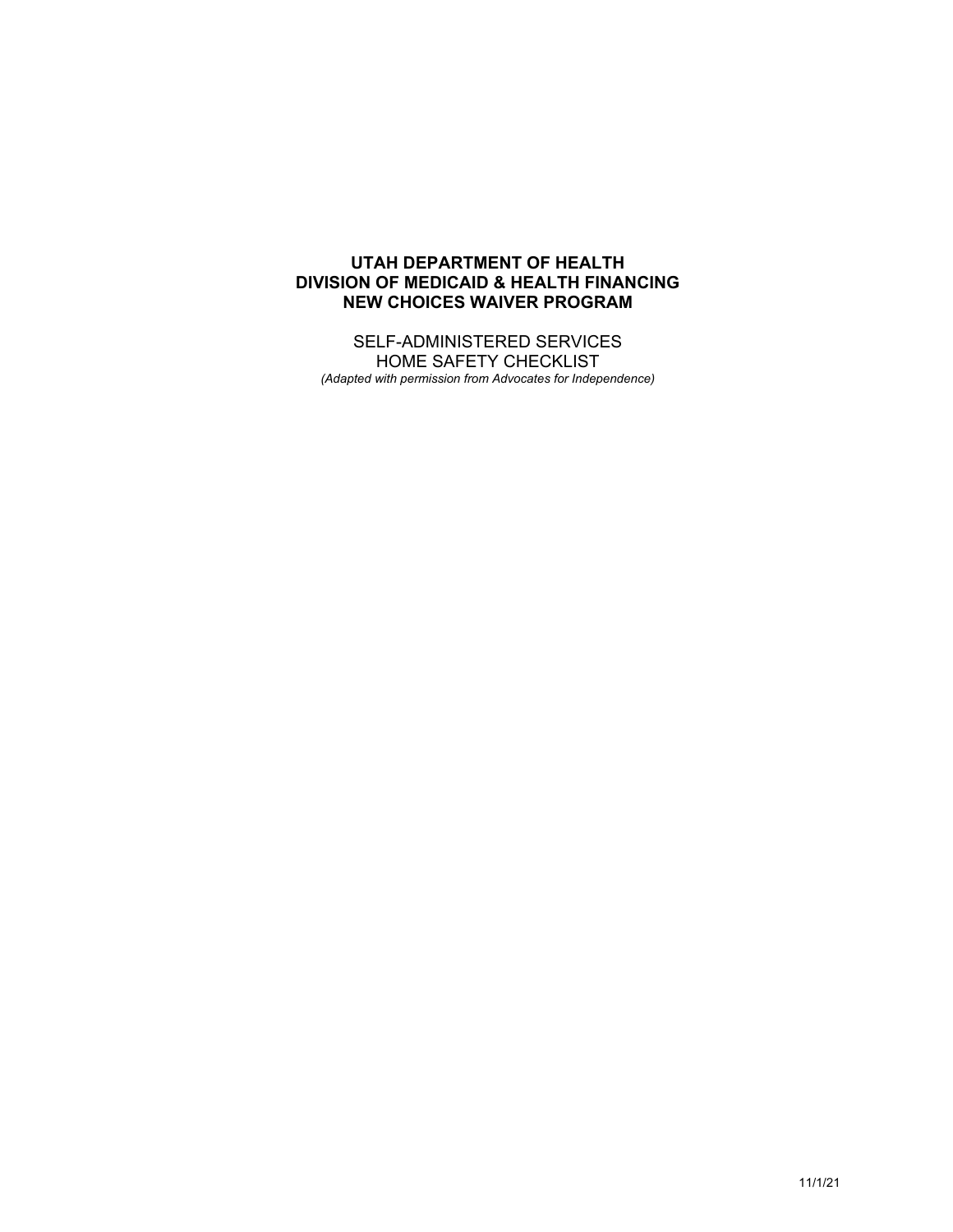**This checklist is to be completed before initiating SAS and should be saved to the participant's case management file.** 

| <b>Participant Name:</b> | Designee/Representative: |
|--------------------------|--------------------------|
|                          |                          |

Date of Visit: \_\_\_\_\_\_\_\_\_\_\_\_\_\_ CM/RN Conducting Visit: \_\_\_\_\_\_\_\_\_\_\_\_\_\_\_\_\_\_\_\_\_\_\_

| <b>ACCESSIBILITY/ HALLWAYS/ STAIRWELLS</b> |           |        |                                                                     | <b>Immediate</b><br><b>Need</b> |           |
|--------------------------------------------|-----------|--------|---------------------------------------------------------------------|---------------------------------|-----------|
| <b>Yes</b>                                 | <b>No</b> | N/A    |                                                                     | Yes                             | <b>No</b> |
| $\Box$                                     | $\Box$    | $\Box$ | Is the home wheelchair accessible                                   | $\Box$                          | $\Box$    |
| $\Box$                                     | $\Box$    | $\Box$ | Do thresholds and doorways have proper coverings                    | $\Box$                          | $\Box$    |
| $\Box$                                     | П         | П      | Do stairs have reflective strips                                    | П                               | $\Box$    |
| $\Box$                                     | $\Box$    | $\Box$ | Are the pathways in good repair                                     | $\Box$                          | $\Box$    |
| $\Box$                                     | $\Box$    | $\Box$ | Are there sturdy and easy to grip handrails when entering the house | $\Box$                          | $\Box$    |
| $\Box$                                     | $\Box$    | $\Box$ | Are there adequate locks on all outside doors                       | $\Box$                          | $\Box$    |
| $\Box$                                     | $\Box$    | $\Box$ | Is there a peephole in the front door                               | $\Box$                          | $\Box$    |
| $\Box$                                     | П         | $\Box$ | Are windows and screens easy to open and close                      | $\Box$                          | П         |
| П                                          | $\Box$    | $\Box$ | Are the garage floors free from clutter, grease, and oil            | П                               | $\Box$    |
| $\Box$                                     | $\Box$    | $\Box$ | Is the client's home properly heated and cooled                     | $\Box$                          | $\Box$    |
| $\Box$                                     | П         | $\Box$ | Is the thermostat easily readable and accessible                    | П                               | П         |
| $\Box$                                     | $\Box$    | $\Box$ | Do carpets and mats lie flat without wrinkles or curled edges       | $\Box$                          | $\Box$    |
| $\Box$                                     | П         | П      | Do loose mats have a slip resistant backing                         | П                               | $\Box$    |
| $\Box$                                     | $\Box$    | $\Box$ | Are hallways and stairwells free of clutter                         | $\Box$                          | $\Box$    |
| $\Box$                                     | $\Box$    | $\Box$ | Are all cords safely away from walkways                             | $\Box$                          | П         |
| $\Box$                                     | $\Box$    | $\Box$ | Are floor surfaces non-slip                                         | П                               | $\Box$    |
| $\Box$                                     | $\Box$    | $\Box$ | Is the client able to see the edges of steps clearly                | $\Box$                          | $\Box$    |
| $\Box$                                     | $\Box$    | $\Box$ | Is there a light switch at the top and bottom of stairs             | $\Box$                          | $\Box$    |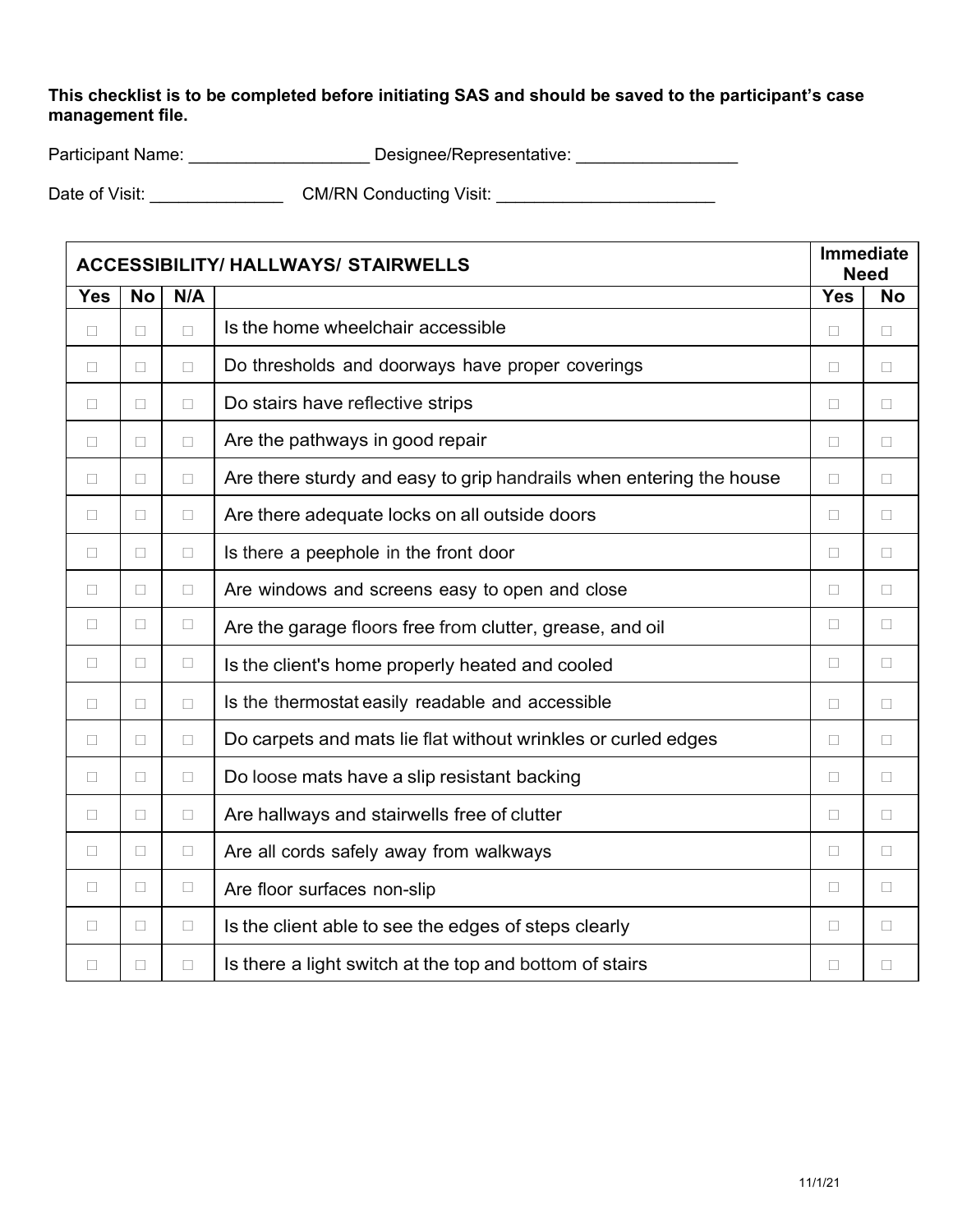| <b>KITCHEN</b> |           |        | <b>Immediate</b><br><b>Need</b>                                                         |     |              |
|----------------|-----------|--------|-----------------------------------------------------------------------------------------|-----|--------------|
| Yes            | <b>No</b> | N/A    |                                                                                         | Yes | <b>No</b>    |
| □              | П         | $\Box$ | Are sinks and counters at an appropriate level                                          | ш   | $\mathbf{1}$ |
| $\Box$         | $\Box$    | $\Box$ | Is the kitchen free of clutter                                                          | П   |              |
| $\Box$         | П         | $\Box$ | Is the fire extinguisher easily accessible                                              | П   |              |
| $\Box$         | $\Box$    | П      | Is the client able to reach things easily in the kitchen without climbing<br>or bending | ш   |              |
| $\Box$         | П         | $\Box$ | Are cleaning supplies kept in the appropriate setting                                   | ш   | п            |
| $\Box$         | П         | П      | Are there level handle faucets and pull out spray features                              |     |              |
| $\Box$         | П         | $\Box$ | Are the faucets appropriately marked hot and cold                                       |     |              |
| □              |           | П      | Are appliances in good working condition                                                |     |              |

| <b>LIVING ROOM</b> |        | <b>Immediate</b><br><b>Need</b> |                                                                                     |     |           |
|--------------------|--------|---------------------------------|-------------------------------------------------------------------------------------|-----|-----------|
| <b>Yes</b>         | No     | N/A                             |                                                                                     | Yes | <b>No</b> |
| $\Box$             |        | $\Box$                          | Is the furniture at a good height for easy movement on or off                       |     | П         |
|                    | $\Box$ | $\Box$                          | Is the furniture arranged to provide ample space                                    |     |           |
|                    |        |                                 | Is the furniture securely fastened to the floor to prevent moving when<br>leaned on |     |           |
|                    |        | $\Box$                          | Is the living room free of clutter                                                  |     |           |
|                    |        |                                 | Does the client have an automatic chair lift                                        |     |           |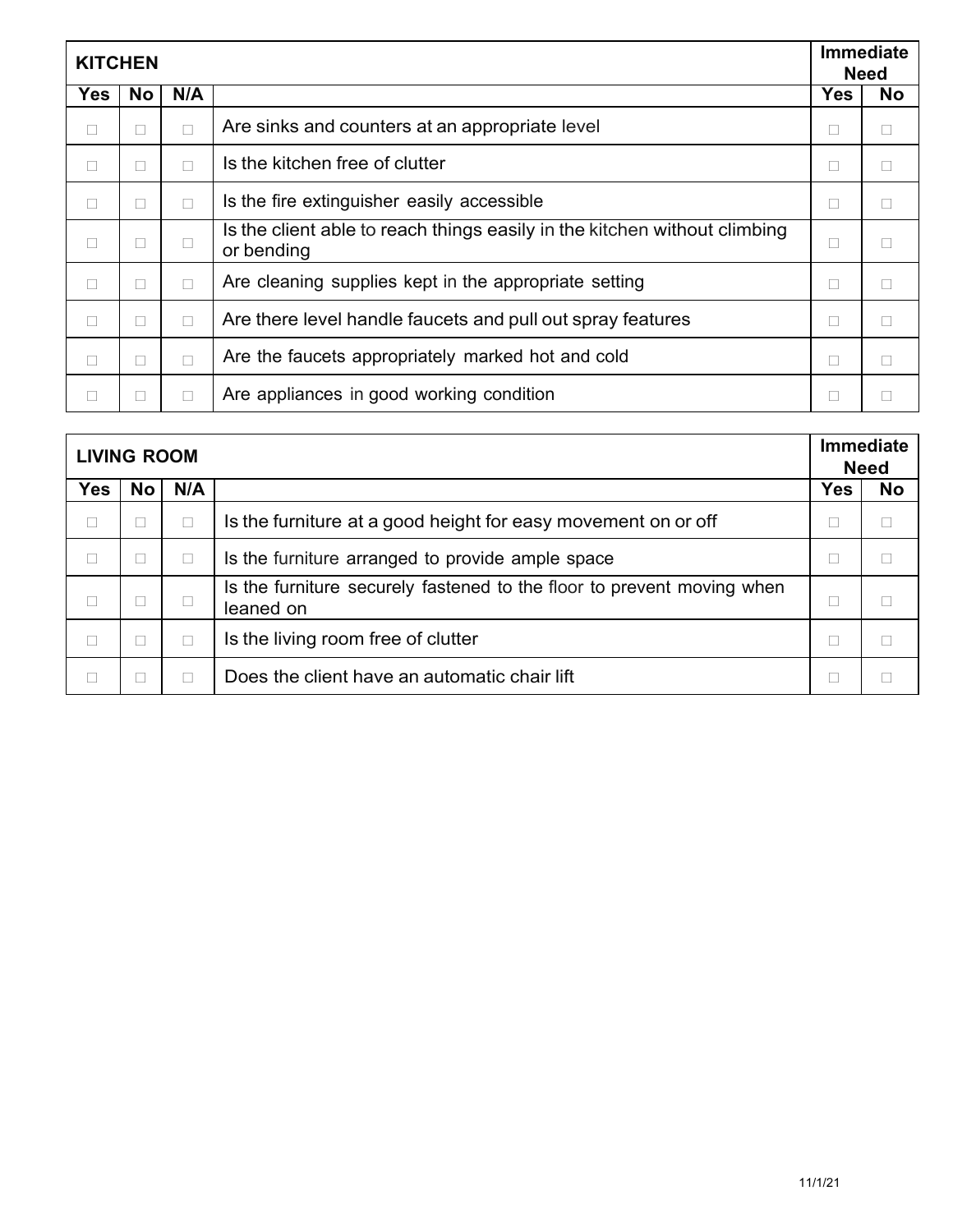|            | <b>BATHROOM and LAUNDRY ROOM</b> |        |                                                                                | <b>Immediate</b><br><b>Need</b> |           |
|------------|----------------------------------|--------|--------------------------------------------------------------------------------|---------------------------------|-----------|
| <b>Yes</b> | <b>No</b>                        | N/A    |                                                                                | <b>Yes</b>                      | <b>No</b> |
| $\Box$     | П                                | П      | Is there a walk-in shower without a high lip                                   | П                               | $\Box$    |
| $\Box$     | $\Box$                           | $\Box$ | Is the bathroom free of clutter                                                | П                               | $\Box$    |
| $\Box$     | $\Box$                           | $\Box$ | Are toiletries easy to access                                                  | П                               | $\Box$    |
| $\Box$     | $\Box$                           | П      | Are mats or non-slip adhesive strips located in the shower or tub              | П                               | $\Box$    |
| $\Box$     | $\Box$                           | П      | Are bathmats securely fastened to the bathroom floor                           | $\Box$                          | $\Box$    |
| $\Box$     | $\Box$                           | $\Box$ | Does the bathroom door open into the bathroom                                  | П                               | П         |
| $\Box$     | $\Box$                           | $\Box$ | Are there adequate handrails located near the shower, tub, and toilet<br>areas | П                               | $\Box$    |
| $\Box$     | $\Box$                           | $\Box$ | Are there level handle faucets and pull out spray features                     | □                               | $\Box$    |
| $\Box$     | $\Box$                           | $\Box$ | Is there a handheld shower head                                                | П                               | $\Box$    |
| $\Box$     | $\Box$                           | $\Box$ | Is there a raised toilet seat                                                  | П                               | П         |
| $\Box$     | П                                | $\Box$ | Is there a bath bench or stool                                                 | П                               | $\Box$    |
| $\Box$     | $\Box$                           | $\Box$ | Are cleaning supplies kept in the appropriate setting                          | П                               | $\Box$    |
| $\Box$     | П                                | $\Box$ | Is the washer and dryer easily accessible                                      | $\mathbf{L}$                    | Ш         |

| <b>BEDROOM</b> |           | <b>Immediate</b><br><b>Need</b> |                                                                             |            |           |
|----------------|-----------|---------------------------------|-----------------------------------------------------------------------------|------------|-----------|
| <b>Yes</b>     | <b>No</b> | N/A                             |                                                                             | <b>Yes</b> | <b>No</b> |
| □              | $\Box$    | П                               | Is the bedroom located near the bathroom                                    | $\Box$     |           |
| $\Box$         | П         | П                               | Is there easy access to the telephone in the bedroom                        |            |           |
| $\Box$         | П         | $\Box$                          | Is the bed at a good height for easy movement on or off                     |            |           |
| $\Box$         | П         | $\Box$                          | Are there rails and handles for the bed                                     | п          |           |
| $\Box$         | П         | $\Box$                          | Is the bedroom free of clutter                                              | П          |           |
| $\Box$         | $\Box$    | $\Box$                          | Is the nightstand free of clutter                                           |            |           |
| П              |           | $\Box$                          | Is the client able to reach clothes easily                                  | П          |           |
| □              | $\Box$    | $\Box$                          | If walking aides are used, are they easy to reach before leaving the<br>bed |            |           |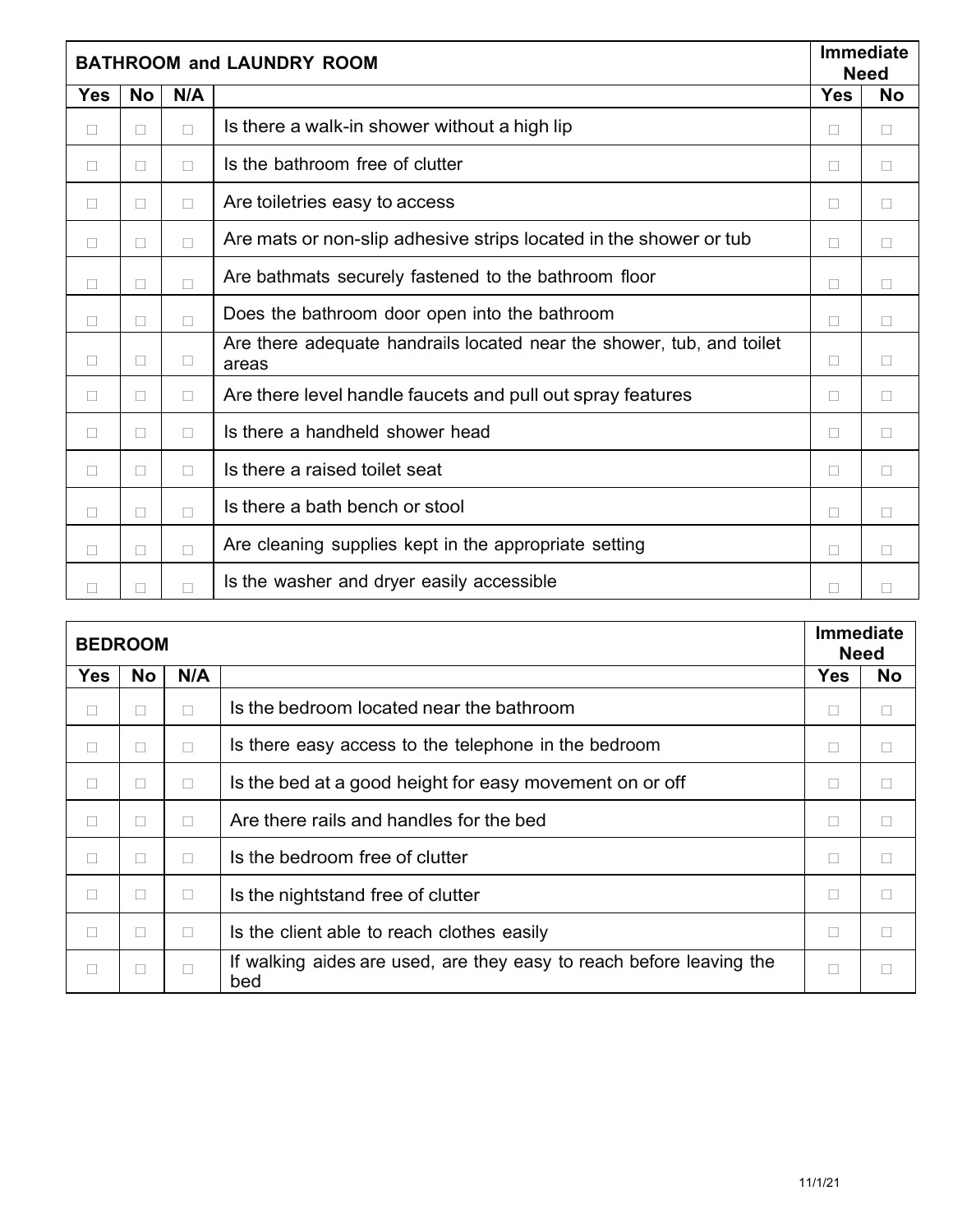|            | <b>OVERALL SAFETY / PREVENTION</b> |        |                                                                      | Immediate<br><b>Need</b> |           |
|------------|------------------------------------|--------|----------------------------------------------------------------------|--------------------------|-----------|
| <b>Yes</b> | <b>No</b>                          | N/A    |                                                                      | <b>Yes</b>               | <b>No</b> |
| $\Box$     | $\Box$                             | $\Box$ | Are emergency numbers located near telephones                        | $\Box$                   | $\Box$    |
| $\Box$     | $\Box$                             | $\Box$ | Are guns and knives kept appropriately                               | $\Box$                   | П         |
| □          | $\Box$                             | $\Box$ | Are there clocks with large numbers located throughout the house     | $\Box$                   | П         |
| $\Box$     | $\Box$                             | $\Box$ | Are there telephones with speed dialing and large numbers            | $\Box$                   | $\Box$    |
| $\Box$     | $\Box$                             | $\Box$ | Are there appropriate magnifying glasses around the house            | П                        | П         |
| $\Box$     | $\Box$                             | $\Box$ | Are there telephone or electrical cords kept tidy and in good repair | $\Box$                   | П         |
| □          | $\Box$                             | $\Box$ | Is oxygen tubing kept tidy to prevent falling                        | $\Box$                   | П         |
| $\Box$     | $\Box$                             | $\Box$ | Are there CO alarms in the house                                     | $\Box$                   | $\Box$    |
| П          | □                                  | $\Box$ | Are the CO alarms in proper working order                            | П                        | П         |
| □          | П                                  | $\Box$ | Are there fire alarms throughout the house                           | $\Box$                   | П         |
| $\Box$     | $\Box$                             | $\Box$ | Are the fire alarms in proper working order                          | $\Box$                   | П         |
| П          | П                                  | $\Box$ | Is there an escape route planned in case of fire                     | П                        | П         |
| П          | П                                  | $\Box$ | Is there a personal emergency response system in place               | П                        | П         |
| П          | П                                  | $\Box$ | Are there flashlights located in primary locations                   | П                        | П         |
| □          | $\Box$                             | $\Box$ | Are nightlights positioned around the house                          | $\Box$                   | $\Box$    |
| $\Box$     | $\Box$                             | $\Box$ | Is the water temperature appropriate and also regulated              | $\Box$                   | $\Box$    |
| □          | $\Box$                             | $\Box$ | Is there a first aid kit available and easy to access                | $\Box$                   | $\Box$    |
| □          | $\Box$                             | $\Box$ | Is the home free of throw rugs throughout the house                  | П                        | П         |
| $\Box$     | $\Box$                             | $\Box$ | Overall is the home inside and out adequately lit                    | $\Box$                   | $\Box$    |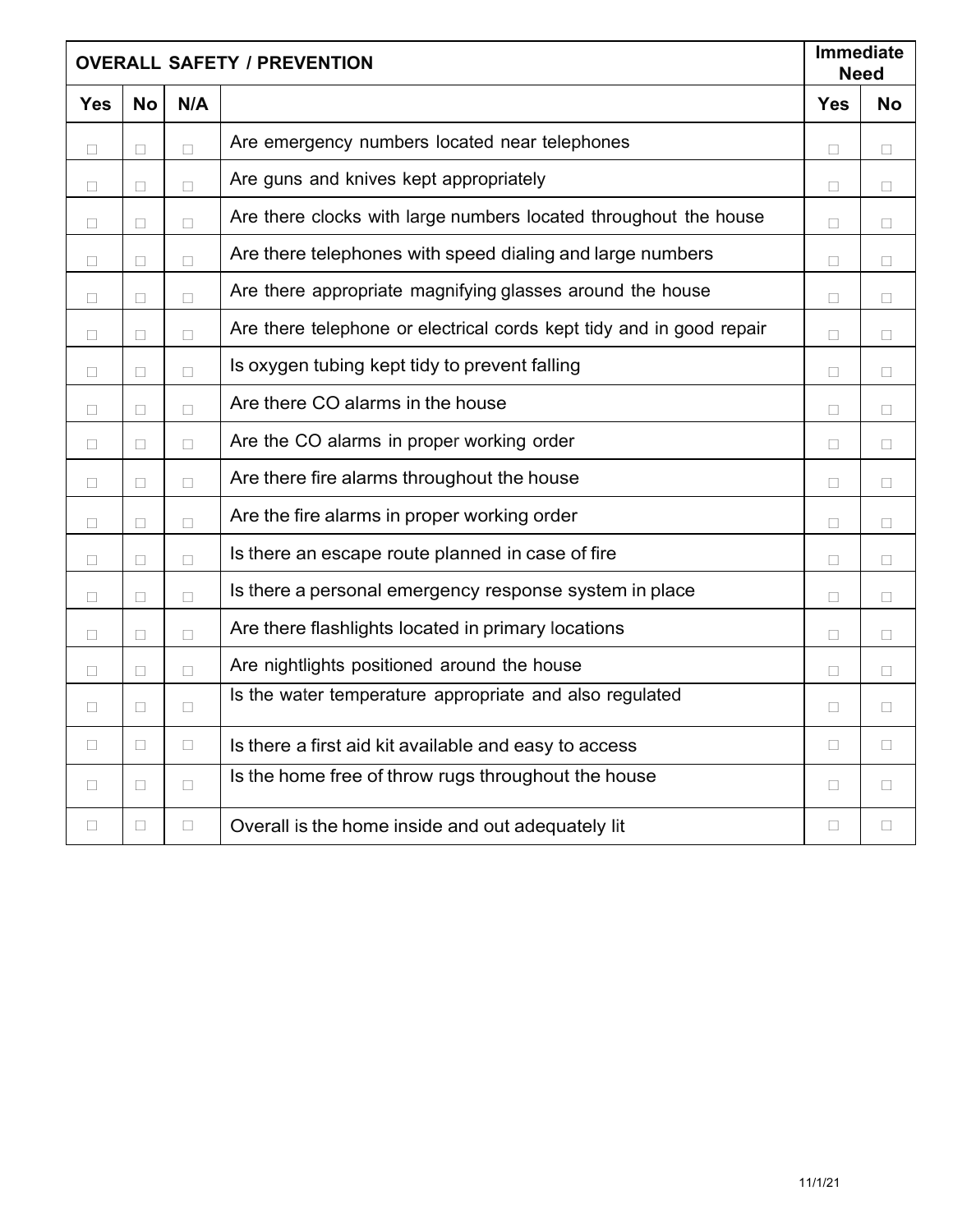| <b>ADDITIONAL COMMENTS</b> |  |
|----------------------------|--|
|----------------------------|--|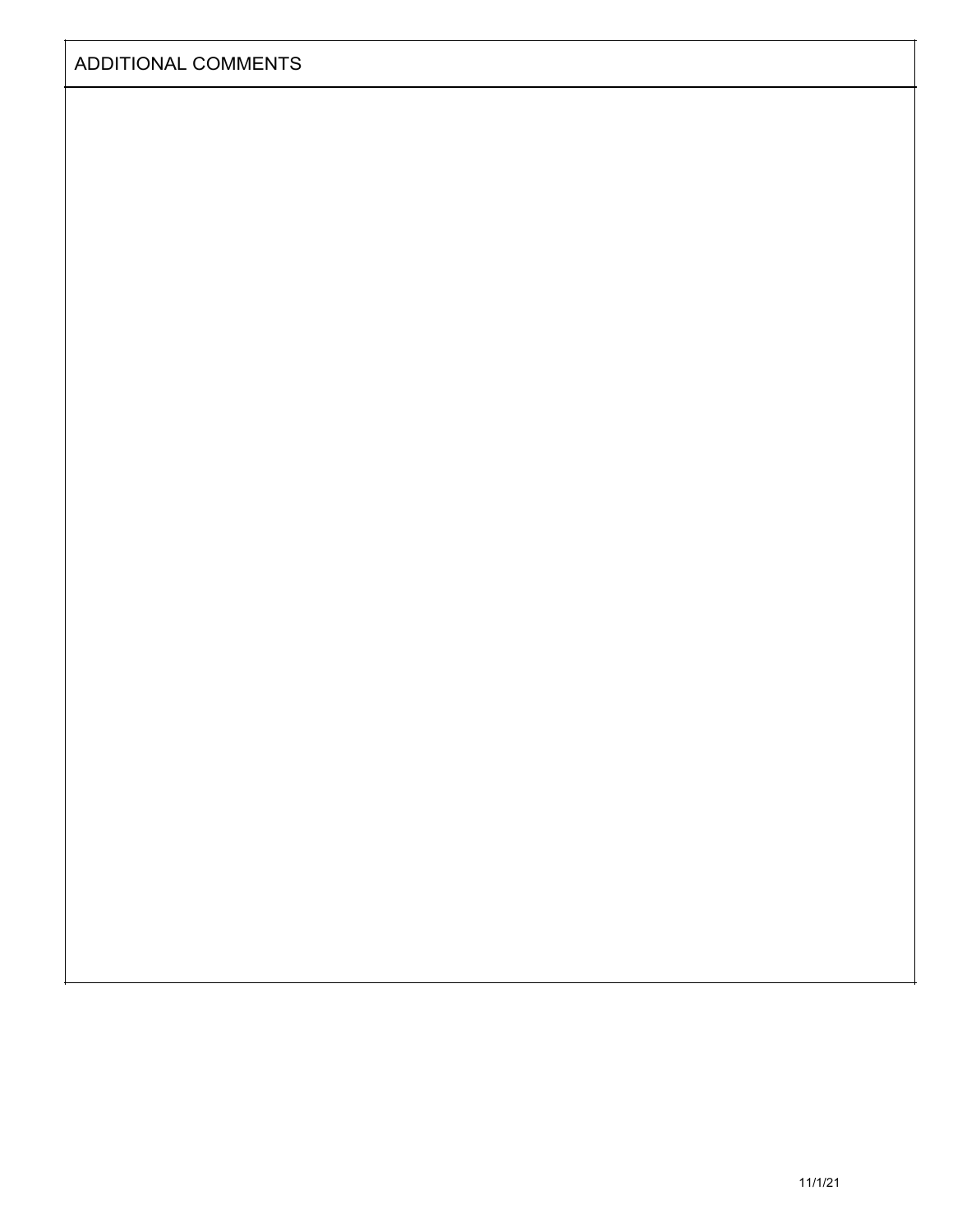## Recommendations:

| Hazard           | Objective | Solution |
|------------------|-----------|----------|
| $1.$             |           |          |
|                  |           |          |
|                  |           |          |
|                  |           |          |
|                  |           |          |
|                  |           |          |
|                  |           |          |
|                  |           |          |
|                  |           |          |
|                  |           |          |
|                  |           |          |
| 2.               |           |          |
|                  |           |          |
|                  |           |          |
|                  |           |          |
|                  |           |          |
|                  |           |          |
|                  |           |          |
|                  |           |          |
|                  |           |          |
|                  |           |          |
| $\overline{3}$ . |           |          |
|                  |           |          |
|                  |           |          |
|                  |           |          |
|                  |           |          |
|                  |           |          |
|                  |           |          |
|                  |           |          |
|                  |           |          |
|                  |           |          |
|                  |           |          |